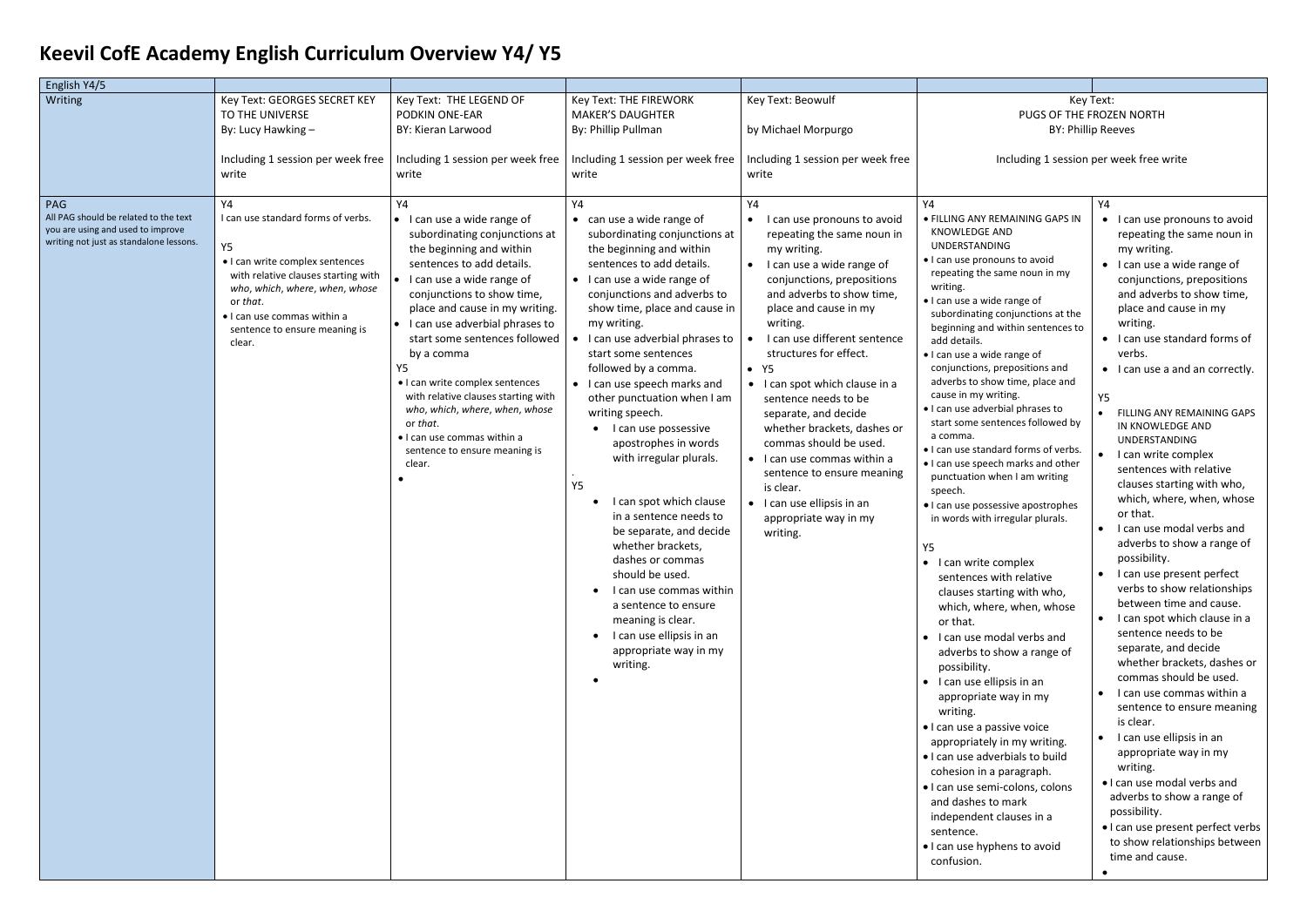| Additional subjects + writing<br>options | Science -: Light<br>Non Chronological Report<br>writing, Explanation text                                                                                                                                                                                                                                                                                                                                                                                                                                                                                                                                                                                                                                                                                                                                                                                                                                       | Science - Electricity<br>Instructions, report writing                                                                                                                | Science - Rocks<br>Non Chronological Report<br>writing, Explanation text                                                                                                                                                                                                                                                                                                                                                                                                                                                                                                                                                                                                                                                                                                                                                                                                                                        | Science: Evolution<br>Non Chronological Report<br>writing, Explanation text                                                                                                        | • I can use longer noun phrases.<br>· I can use a colon to introduce a<br>list and semi-colons within a<br>list.<br>• I can use past perfect verbs to<br>show relationships between<br>time and cause.<br>. I can identify and use the<br>subjunctive mood.<br>Science - Living Things<br>Report writing, Explanation text,<br>Information text                                                                                                                                                                                                                                                                                                                                                                                                                                                                                                                                                                 | Science plant classification<br>Report writing, Explanation text,<br>Information text                                                                                                           |
|------------------------------------------|-----------------------------------------------------------------------------------------------------------------------------------------------------------------------------------------------------------------------------------------------------------------------------------------------------------------------------------------------------------------------------------------------------------------------------------------------------------------------------------------------------------------------------------------------------------------------------------------------------------------------------------------------------------------------------------------------------------------------------------------------------------------------------------------------------------------------------------------------------------------------------------------------------------------|----------------------------------------------------------------------------------------------------------------------------------------------------------------------|-----------------------------------------------------------------------------------------------------------------------------------------------------------------------------------------------------------------------------------------------------------------------------------------------------------------------------------------------------------------------------------------------------------------------------------------------------------------------------------------------------------------------------------------------------------------------------------------------------------------------------------------------------------------------------------------------------------------------------------------------------------------------------------------------------------------------------------------------------------------------------------------------------------------|------------------------------------------------------------------------------------------------------------------------------------------------------------------------------------|-----------------------------------------------------------------------------------------------------------------------------------------------------------------------------------------------------------------------------------------------------------------------------------------------------------------------------------------------------------------------------------------------------------------------------------------------------------------------------------------------------------------------------------------------------------------------------------------------------------------------------------------------------------------------------------------------------------------------------------------------------------------------------------------------------------------------------------------------------------------------------------------------------------------|-------------------------------------------------------------------------------------------------------------------------------------------------------------------------------------------------|
|                                          | <b>Understanding Christianity:</b><br>CREATION 2a.1 - What do<br>Christians learn from the<br>Creation story?                                                                                                                                                                                                                                                                                                                                                                                                                                                                                                                                                                                                                                                                                                                                                                                                   | <b>Understanding Christianity:</b><br>INCARNATION 2a.3 - What is the<br>Trinity?                                                                                     | Discovery RE: ISLAM<br>Discovery RE: BUDDHISM Y4 Unit<br>- Is it possible for everyone to be<br>happy?                                                                                                                                                                                                                                                                                                                                                                                                                                                                                                                                                                                                                                                                                                                                                                                                          | <b>Understanding Discovery RE:</b><br>EASTER Y4 Spring 2 - Is<br>forgiveness always possible?                                                                                      | <b>Understanding Christianity:</b><br>KINGDOM OF GOD 2a.6 - When<br>Jesus left, what was the impact<br>of Pentecost?                                                                                                                                                                                                                                                                                                                                                                                                                                                                                                                                                                                                                                                                                                                                                                                            | Discovery RE: ISLAM<br>Discovery RE: BUDDHISM<br>Y4 Units - Can the Buddha's<br>teachings make the world a<br>better place? AND What is the<br>best way for a Buddhist to leave<br>a good life? |
| Reading                                  | Vocabulary/Word meaning<br>Prior knowledge<br>Associated with the reading<br>Summarise the story so far<br>Teacher reads<br>Children to infer and predict.<br>Think out loud and involve the children through questioning and<br>thinking/feeling/<br>Happening prompts.<br>Read the text in small groups/ pairs using think out loud strategy as<br>they do.<br>(focus on fluency, expression and intonation<br>Model the taught reading skill eg:<br>Skimming/scanning, text-marking or short answer question type.<br>Questions to read and answer (short answer formats)<br>Multiple choice<br>Simple retrieval<br>Ordering<br>True/false<br>Matching<br>Visualisation<br>Find and copy a phrase/word<br>Interrogate the text - discuss purpose,<br>Layout etc<br>Annotate with text features<br>Vocabulary discussion - magpie/ glossary?<br>Children then complete a range of questions based on the text |                                                                                                                                                                      | Vocabulary/Word meaning<br>Prior knowledge<br>Associated with the reading<br>Summarise the story so far<br>Teacher reads<br>Children to infer and predict.<br>Think out loud and involve the children through questioning and<br>thinking/feeling/<br>Happening prompts.<br>Read the text in small groups/ pairs using think out loud strategy as<br>they do.<br>(focus on fluency, expression and intonation<br>Model the taught reading skill eg:<br>Skimming/scanning, text-marking or short answer question type.<br>Questions to read and answer (short answer formats)<br>Multiple choice<br>Simple retrieval<br>Ordering<br>True/false<br>Matching<br>Visualisation<br>Find and copy a phrase/word<br>Interrogate the text - discuss purpose,<br>Layout etc<br>Annotate with text features<br>Vocabulary discussion - magpie/ glossary?<br>Children then complete a range of questions based on the text |                                                                                                                                                                                    | Vocabulary/Word meaning<br>Prior knowledge<br>Associated with the reading<br>Summarise the story so far<br>Teacher reads<br>Children to infer and predict.<br>Think out loud and involve the children through questioning and<br>thinking/feeling/<br>Happening prompts.<br>Read the text in small groups/ pairs using think out loud strategy as<br>they do.<br>(focus on fluency, expression and intonation<br>Model the taught reading skill eg:<br>Skimming/scanning, text-marking or short answer question type.<br>Questions to read and answer (short answer formats)<br>Multiple choice<br>Simple retrieval<br>Ordering<br>True/false<br>Matching<br>Visualisation<br>Find and copy a phrase/word<br>Interrogate the text - discuss purpose,<br>Layout etc<br>Annotate with text features<br>Vocabulary discussion - magpie/ glossary?<br>Children then complete a range of questions based on the text |                                                                                                                                                                                                 |
| Spelling                                 | Y4<br>• Unit 1 adding the prefix mis-<br>and revising un-, in-, dis-<br>• Unit 2 words ending in zhuh,<br>spelt-sure<br>• Special focus The short u<br>sound spelt ou<br>• Revision                                                                                                                                                                                                                                                                                                                                                                                                                                                                                                                                                                                                                                                                                                                             | Υ4<br>• Unit 3 adding the prefix<br>auto-<br>• Unit 4 adding the suffix -ly<br>• Unit 5 adding the prefix<br>inter-<br><b>Special focus Homophones</b><br>• Revision | Y4<br>• Unit 6 words with the ay<br>sound spelt eigh, ei, ey<br>Unit 7 words ending with -ous<br>• Unit 8 Words with s sound<br>spelt sc                                                                                                                                                                                                                                                                                                                                                                                                                                                                                                                                                                                                                                                                                                                                                                        | Y4<br>Unit 9 words ending with<br>zhun spelt sion<br>Unit 10 Adding il and<br>revising un-, in-, mis-, dis-<br>Unit 11 The c sound spelt $-$<br>que and the g sound spelt -<br>gue | Υ4<br>• Unit 12 adding ir- to words<br>beginning with r<br>• Unit 13 adding the suffix -ion<br>• Unit 14 adding the suffix -ion<br>• Revision                                                                                                                                                                                                                                                                                                                                                                                                                                                                                                                                                                                                                                                                                                                                                                   | Υ4<br>Y4<br>Revision<br>assessment<br>Y <sub>5</sub><br>Revision<br>Assessment                                                                                                                  |